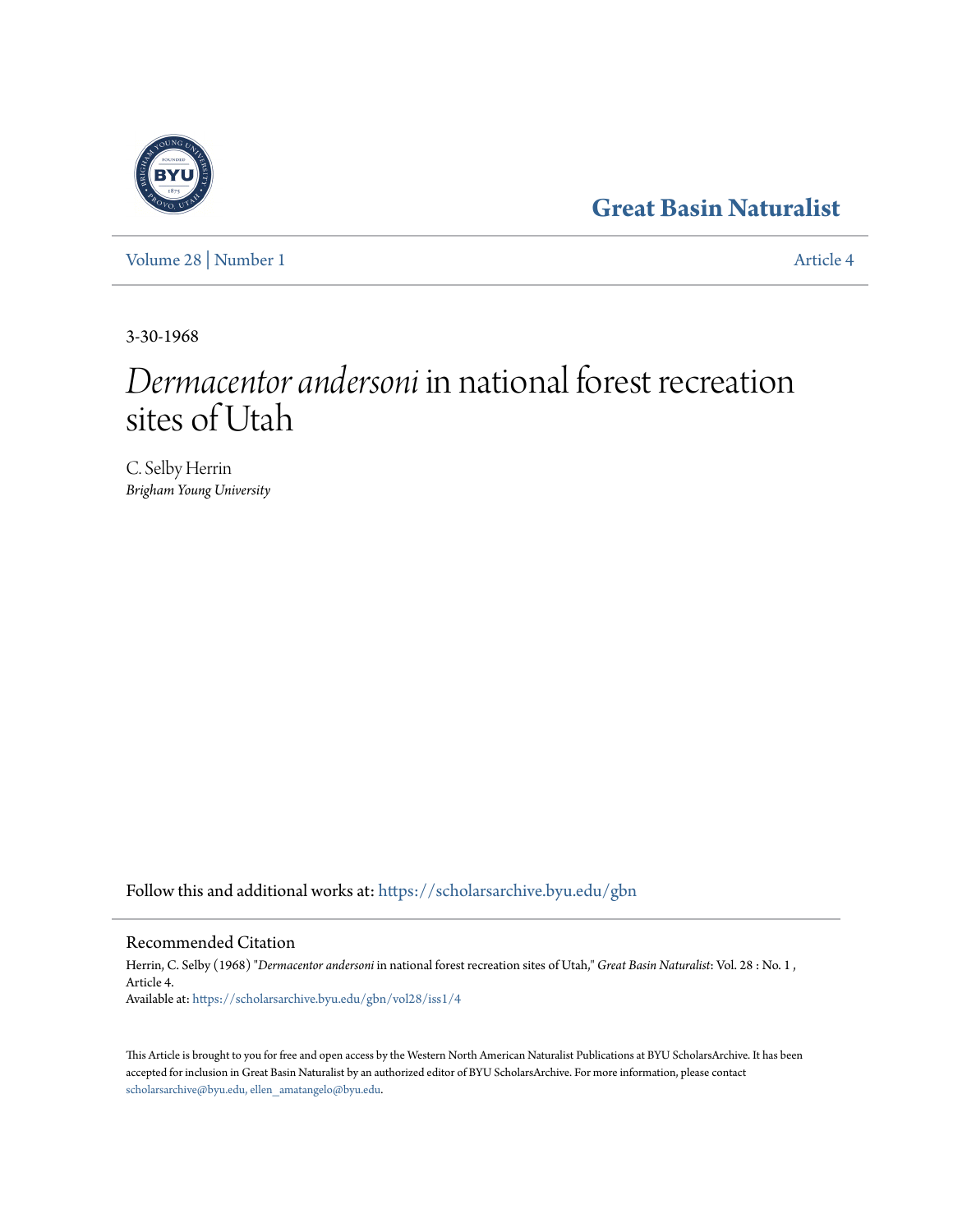### DERMACENTOR ANDERSONI IN NATIONAL FOREST RECREATION SITES OF UTAH

### C. Selby Herrin<sup>1</sup>

Shortly after the turn of the century, the Rocky Mountain wood tick, Dermacentor andersoni Stiles, was recognized as the principal vector of Rocky Mountain spotted fever in western North America. The presence of *D. andersoni* in the recreational sites of the foothills, canyons, and mountains of Utah still offers a potential threat to the health of man. Expanding human population and increased use of recreational facilities enhances this potential. The objective of this study was to determine the prevalence of adult ticks of D. andersoni in the recreational sites of Utah.

The Rocky Mountain wood tick is known from northern New Mexico, northern Arizona, northeastern California, Nevada, Utah, western Colorado, western Nebraska, western South Dakota, southwestern North Dakota, Wyoming, Montana. Idaho, northeastern Oregon, eastern Washington, and southern British Columbia, Alberta and Saskatchewan (Hooker. 1909; Bishopp, 1911; Hunter and Bish opp, 1911; Cooley. 1938; Bishopp and Trembley, 1945; Gregson, 1956). In Utah it has been reported from every county except Carbon County (Banks, 1908; Hunter and Bishopp, 1911; Edmunds, 1948. 1951; Coffey, 1953, 1954; Beck, 1955). Other records in the Department of Zoology and Entomology of Brigham Young University show collections from Carbon County, as well as all other Utah counties.

Much information relative to the distribution, ecology, and biol ogy of *D. andersoni* and its relationship to Rocky Mountain spotted fever has been published by scientists working on the control of the wood tick and spotted fever in western Montana and Canada. Although the literature is replete with such reports, only the major works and those related directly to this study are cited in the "Results and Discussion" section of this paper.

Grateful acknowledgment is made to Dr. Dorald M. Allred for valuable suggestions and help given during this investigation, and to Dr. D Elden Beck and Dr. Glen M. Kohls for their assistance and criticism of the manuscript. Mr. R. Clark Anderson, Recreation and Lands Staff Officer for the Uintah National Forest, supphed maps and valuable information on the recreational sites in the national forests of Utah. The Department of Zoology and Entomology, Brigham Young University. Provo, Utah, supplied laboratory space, equipment, and supplies.

#### Methods and Techniques

Ninety-one recreational sites in the seven national forests of Utah were selected for study. Selection was based on geographic location,

<sup>1</sup> . At Department ol Zoology and Entomology, Brigham Young University, Provo, Utah, now Acarologj- laboratory, Ohio State University, Columbus. Ohio.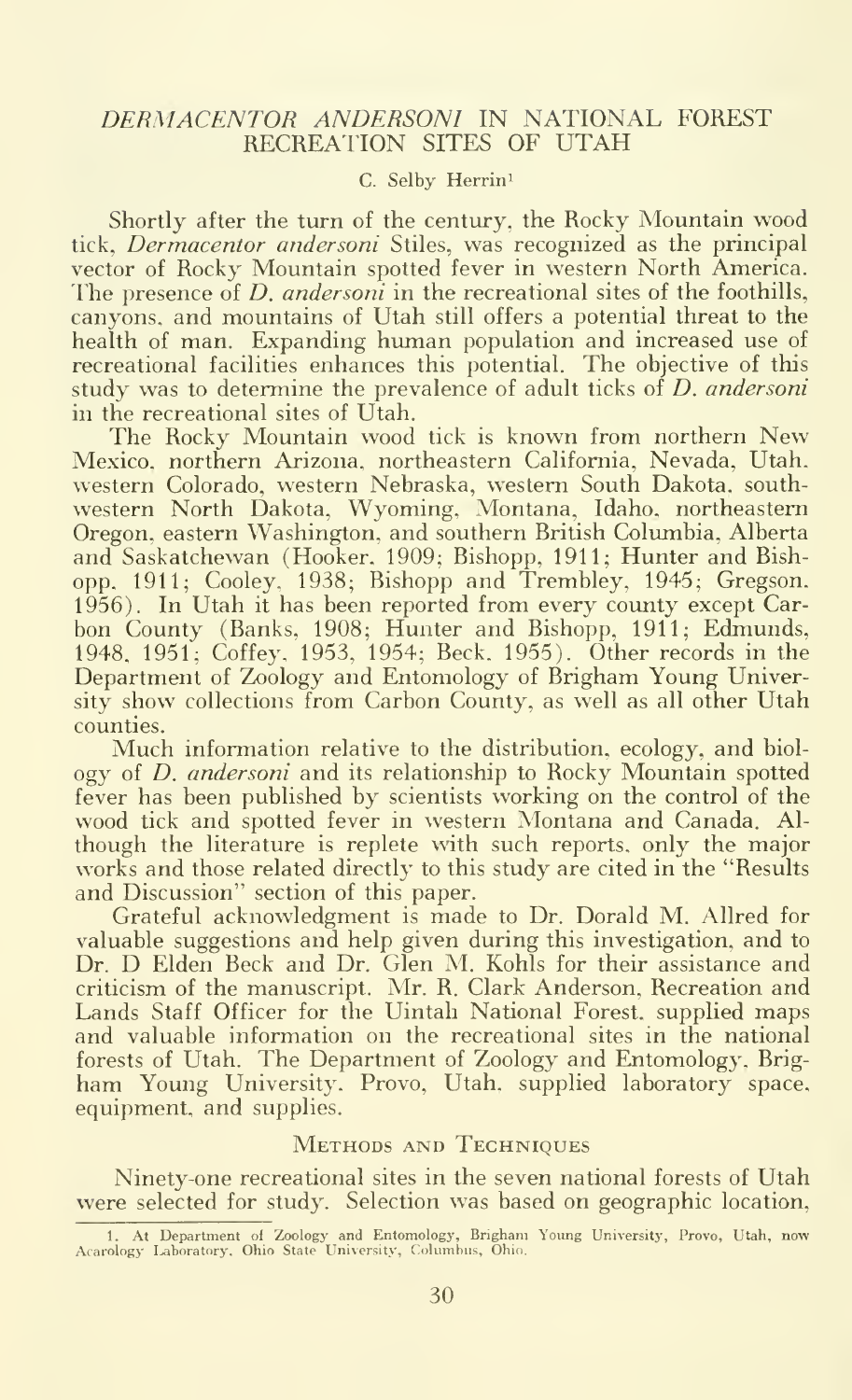automobile accessibility, elevation, size, and frequency of use as designated by the U. S. Department of Agriculture (1963). Table 1 lists the study areas in each national forest, and their locations are shown in Figure 1.

Recreational sites were visited from the first week in May until the latter part of August in 1964. An unusually late spring, incle-<br>ment weather, and distance made it difficult to visit most areas more than once, although 30 were visited two or more times. Adult ticks were collected by dragging a four-foot by three-foot white flannel



Fig. 1. Location of recreational sites used as study areas in the seven national forests of Utah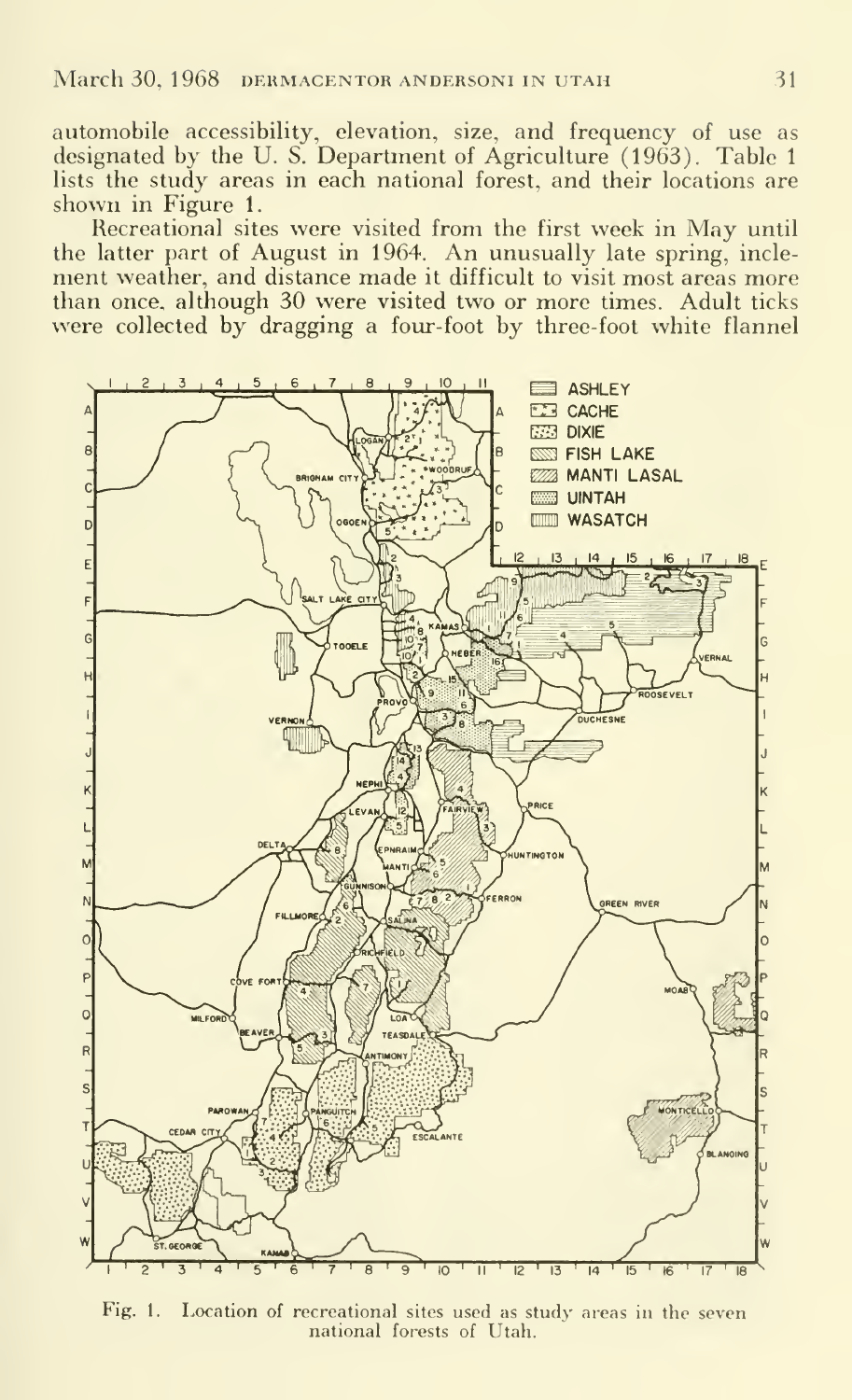|  | Table 1. Recreational sites used as study areas in the seven national forests |  |  |  |  |  |
|--|-------------------------------------------------------------------------------|--|--|--|--|--|
|  | of Utah. (Refer to Figure 1 for specific geographic location.)                |  |  |  |  |  |

| National forest<br>and                 | Map<br>ref.                                | $\mathbf{Map}$<br>coor- | Eleva-         |                                                    |
|----------------------------------------|--------------------------------------------|-------------------------|----------------|----------------------------------------------------|
| recreational site                      | no.                                        | dinate                  | tion           | Plant community                                    |
| ASHLEY                                 |                                            |                         |                |                                                    |
| Aspen Grove                            | $\mathbf{1}$                               | $G-12$                  | 7,500          | Aspen-Spruce                                       |
| Carmel                                 | $\frac{2}{3}$                              | $E-5$                   | 6,500          | Poplar-Spruce                                      |
| Green Lakes                            |                                            | $E-17$                  | 7,100          | Ponderosa Pine                                     |
| Greendale                              | $\overline{3}$<br>$\mathbf{1}$             | $E-17$<br>G-12          | 7,000          | Ponderosa Pine                                     |
| Hades Canyon<br>Moon Lake              | $\ddot{\ddag}$                             | $G-13$                  | 7,700<br>7,900 | Aspen-Spruce<br>Lodgepole Pine-Aspen               |
| Palisades                              |                                            | $E-5$                   | 7,000          | Poplar-Ponderosa Pine                              |
| Uintah Canyon                          | $\frac{2}{5}$                              | $G-14$                  | 7.900          | Ponderosa Pine-Aspen                               |
| Uintah River                           | 5                                          | $G-14$                  | 8,000          | Ponderosa Pine-Aspen                               |
| <b>CACHE</b>                           |                                            |                         |                |                                                    |
| Friendship                             | $\mathbf{1}$                               | $B-9$                   | 6,000          | Box Elder-Oak                                      |
| Guinavah                               | $\frac{2}{3}$                              | $B-9$                   | 5,400          | Willow-Box Elder                                   |
| Malibu                                 |                                            | $B-9$                   | 5,300          | Willow-Box Elder                                   |
| Monte Cristo                           | $\overline{4}$                             | $C-10$<br>$A-9$         | 8,400          | Fir-Aspen                                          |
| Red Banks<br>Spring                    | $\,1\,$                                    | $B-9$                   | 6,500<br>6,000 | Aspen-Willow<br>Box Elder-Oak                      |
| The Maples                             | $\overline{5}$                             | $D-8$                   | 6.200          | Spruce-Fir                                         |
| Wildcat                                | $\overline{5}$                             | $D-8$                   | 6,200          | Spruce-Fir                                         |
| Wood Camp                              | $\overline{4}$                             | $A-9$                   | 5,600          | <b>Box Elder-Willow</b>                            |
| <b>DIXIE</b>                           |                                            |                         |                |                                                    |
| Cedar Canyon                           | $\mathbf{1}$                               | $U-5$                   | 8,000          | Spruce-Fir                                         |
| Duck Creek                             | $\overline{2}$                             | U-5                     | 8,500          | Aspen-Spruce-Fir                                   |
| Navajo Lake                            | $\frac{1}{3}$                              | U-5                     | 9,000          | Spruce-Fir                                         |
| Panguitch Lake                         |                                            | $T-5$                   | 6,400          | Ponderosa Pine                                     |
| Pine Lake<br>Red Canyon                | $\frac{5}{6}$                              | $T-8$<br>$T-7$          | 7,800<br>7,100 | Ponderosa Pine                                     |
| Spruce                                 | $\overline{3}$                             | U-5                     | 9,000          | Ponderosa Pine-Juniper<br>$~\rm Spruce\hbox{-}Fir$ |
| Vermillion                             | $\overline{7}$                             | $T-5$                   | 6,600          | Poplar-Spruce                                      |
| <b>FISH LAKE</b>                       |                                            |                         |                |                                                    |
| Bowery                                 | $\mathbf{1}$                               | $P-9$                   | 8,800          | Aspen                                              |
| <b>Buckskin Charley</b>                |                                            | $N-7$                   | 6,100          |                                                    |
| City Creek                             | $\frac{2}{3}$                              | $R-7$                   | 7,600          | Aspen-Poplar                                       |
| Fish Creek                             | $\overline{4}$                             | $P-6$                   | 6,000          | Poplar-Oak                                         |
| Kents Lake                             | 5                                          | $R-6$                   | 7,900          | Ponderosa Pine-Oak                                 |
| Mackinaw                               | $\mathbf{1}$<br>6                          | $P-9$                   | 8,800          | Aspen                                              |
| Maple Grove<br>Monrovian Park          | $\sqrt{7}$                                 | $N-7$<br>$P-8$          | 6,400<br>6,300 | Oak-Box Elder                                      |
| Oak Creek                              | $\bar{8}$                                  | $M-7$                   | 5,900          | Poplar-Oak<br>Maple-Poplar                         |
| Ponderosa                              | $\overline{5}$                             | $R-6$                   | 7,000          | Ponderosa Pine-Aspen                               |
| Shingle Mill                           | $\overline{2}$                             | $N-7$                   | 6,000          |                                                    |
| Twin Creek                             | $\mathbf{1}$                               | $P-9$                   | 8,800          | Spruce-Fir                                         |
| <b>MANTI-LASAL</b>                     |                                            |                         |                |                                                    |
| Ferron Canyon                          | 1                                          | $N-11$                  | 7,000          | Poplar-Ash                                         |
| Ferron Reservoir                       |                                            | $N-10$                  | 9,600          | Spruce-Aspen                                       |
| <b>Forks of Huntington</b>             | $\frac{2}{3}$                              | $L-11$                  | 7,600          | Spruce-Fir                                         |
| Gooseberry<br><b>Huntington Canyon</b> |                                            | $K-10$<br>$L-11$        | 8,400<br>7,800 | Spruce-Aspen<br>Spruce-Aspen                       |
| Lake Hill                              | $\begin{array}{c} 3 \\ 5 \\ 6 \end{array}$ | $\rm M$ -10             | 8,500          | Fir-Aspen                                          |
| Manti Community                        |                                            | $M-10$                  | 7,400          | Evergreen-Aspen                                    |
| Pinchot                                | $\sqrt{7}$                                 | $N-9$                   | 7,000          | Juniper-Oak                                        |
| Twelve Mile                            | 8                                          | $N-10$                  | 9,800          | Spruce                                             |
| <b>Willow Lake</b>                     | $\overline{2}$                             | $N-10$                  | 9,000          | Spruce-Aspen                                       |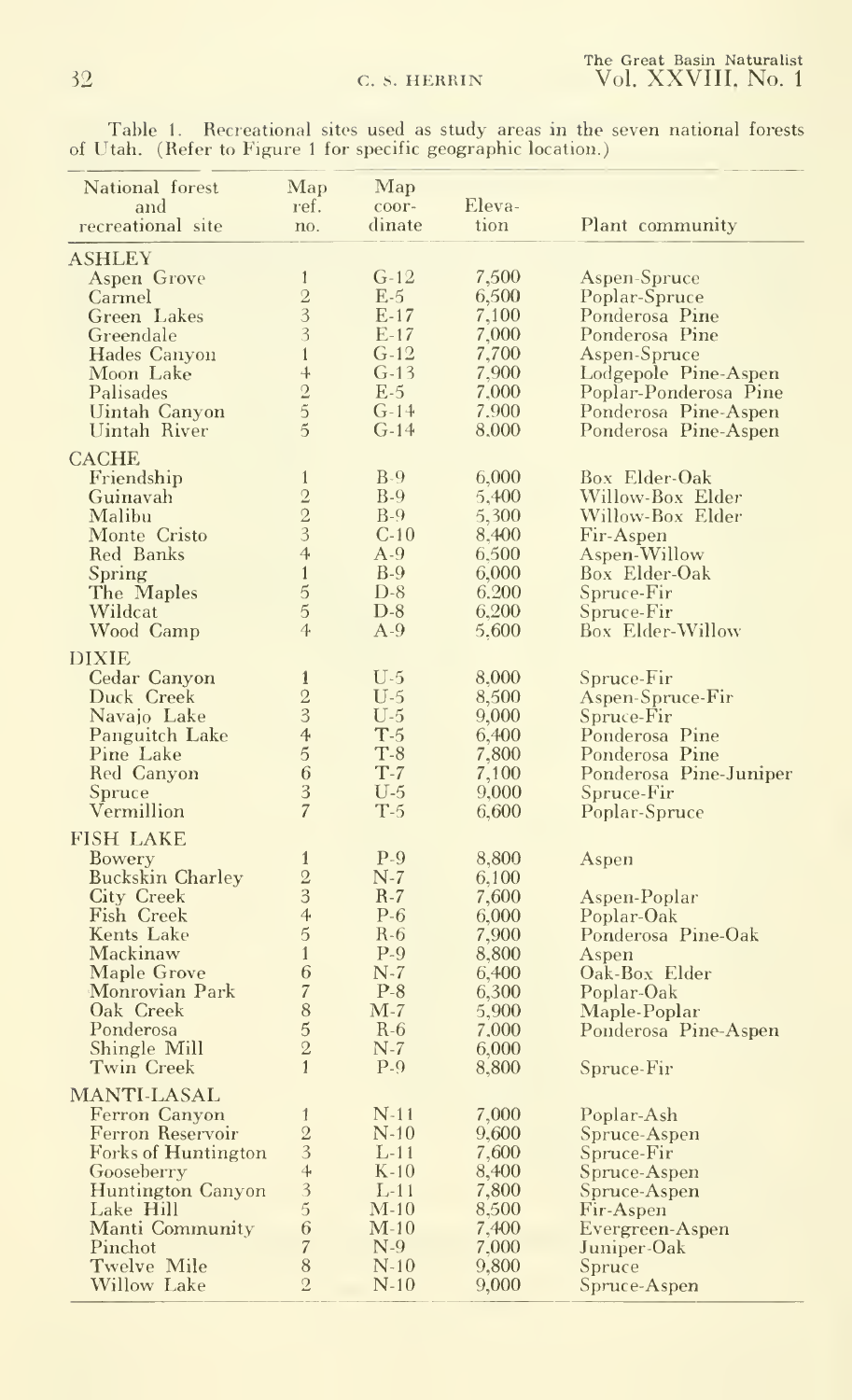| National forest          | Map                      | Map             |                |                        |
|--------------------------|--------------------------|-----------------|----------------|------------------------|
| and<br>recreational site | ref.<br>no.              | coor-<br>dinate | Eleva-<br>tion | Plant community        |
|                          |                          |                 |                |                        |
| <b>UINTAH</b>            |                          |                 |                |                        |
| Altamont                 | $\mathbf{1}$             | $H-9$           | 7,200          | Aspen-Spruce           |
| Aspen Grove              | $\overline{2}$           | $H-9$           | 6,800          | Aspen-Poplar-Evergreen |
| Balsam                   | 3                        | $T-10$          | 6,000          | Maple-Fir              |
| Bear Canyon              | 4                        | $K-9$           | 6,800          | Poplar                 |
| Bench                    | $\frac{2}{5}$            | $H-9$           | 6,800          | Aspen-Poplar-Evergreen |
| Chicken Creek            |                          | $L-9$           | 6,200          |                        |
| Cottonwood               | $\tilde{4}$              | $K-9$           | 6,400          | Poplar                 |
| Dip Vat                  | $\overline{6}$           | $I-10$          | 7,000          | Spruce-Aspen           |
| Granite Flat             | $\overline{\mathcal{U}}$ | $G-9$           | 6,800          | Spruce-Poplar          |
| Hawthorn                 | 8                        | $I-10$          | 6,000          | Willow                 |
| Hope                     | 9                        | $H-10$          | 6,600          | Box Elder-Oak          |
| Little Mill              | 10                       | $G-9$           | 6,000          | Box Elder-Poplar       |
| Lodgepole                | 11                       | $H-10$          | 7,800          | Lodgepole Pine-Aspen   |
| Maple Canyon             | 12                       | $L-9$           | 6,800          | Poplar-Oak             |
| Mile Rock                | 10                       | $G-9$           | 6,400          | Box Elder-Poplar       |
| Mutual Dell              | $\mathbf{1}$             | $H-9$           | 6,600          | Spruce-Fir             |
| Payson Lakes             | 13                       | $J-9$           | 8,000          | Aspen                  |
| Pines                    | $\overline{4}$           | $K-9$           | 6,200          | Ponderosa Pine-Poplar  |
| Roadhouse                | 10                       | $G-9$           | 6,200          | Box Elder-Poplar       |
| Silver Lake Flat         | $\overline{\mathcal{U}}$ | $G-9$           | 7,400          | Spruce-Fir             |
| Summit                   | $\overline{1}$           | $H-9$           | 8,000          | Aspen                  |
| Timpooneke               | $\mathbf{1}$             | $H-9$           | 7,400          | Spruce-Aspen           |
| Tumbolt Park             | 14                       | $J-9$           | 6,200          | Evergreen-Box Elder    |
| Warnick                  | 10                       | $G-9$           | 6,200          | Box Elder-Poplar       |
| Whiskey Springs          | 15                       | H <sub>10</sub> | 6,600          | Box Elder-Poplar       |
| Wolf Creek               | 16                       | $H-11$          | 9.600          | Fir                    |
| <b>WASATCH</b>           |                          |                 |                |                        |
| Beaver Creek             | $\mathbf{1}$             | $G-11$          | 7,400          | Lodgepole Pine-Aspen   |
| Bountiful Peak           | $\frac{2}{3}$            | $E-9$           | 7,500          | Evergreen-Aspen        |
| <b>Buckland Flat</b>     |                          | $E-9$           | 6,900          | Aspen-Oak              |
| Clover Springs           | $\ddot{\phi}$            | $F-9$           | 6,900          | Evergreen-Aspen        |
| Fir Crest                | $\overline{4}$           | $F-9$           | 6,800          | Evergreen-Aspen        |
| Hayden's Fork            | $\overline{5}$           | $F-12$          | 9,000          | Lodgepole Pine-Aspen   |
| Main Boxelder            | 4                        | $F-9$           | 5,800          | Box Elder-Oak          |
| Mirror Lake              | 6                        | $F-12$          | 10,200         | Spruce-Lodgepole Pine  |
| Soapstone                | $\overline{7}$           | $G-12$          | 8,000          | Lodgepole Pine-Aspen   |
| South Boxelder           | 4                        | $F-9$           | 5,700          | Box Elder-Oak          |
| Spruce                   | 8                        | $G-9$           | 7,400          | Spruce                 |
| Stillwater               | $\overline{Q}$           | $E-12$          | 8.500          | Lodgepole Pine-Aspen   |
| Sulphur                  | $\tilde{5}$              | $E-12$          | 9,000          | Spruce-Lodgepole Pine  |
| Sunset                   | $\overline{2}$           | $E-9$           | 8,200          | Oak                    |
| Tanner's Flat            | 10                       | $G-9$           | 7,100          | Aspen                  |
| Terrace                  | $\ddot{\ddag}$           | F.9             | 6,200          | Evergreen-Maple        |
| Trial Lake               | 11                       | $F-12$          | 10,000         | Spruce-Lodgepole Pine  |

Table 1 (continued)

cloth slowly over the vegetation. Specimens adhering to the cloth were picked off, and transported to the laboratory in an ice cooler.<br>Each collection was standardized by correlating the time spent flagging with the number of ticks collected. Consequently, relative populations are indicated on the basis of numbers of specimens collected per hour. The habitat from which ticks were taken was classified as to plant type, size, cover, and age. Vegetation types were categorized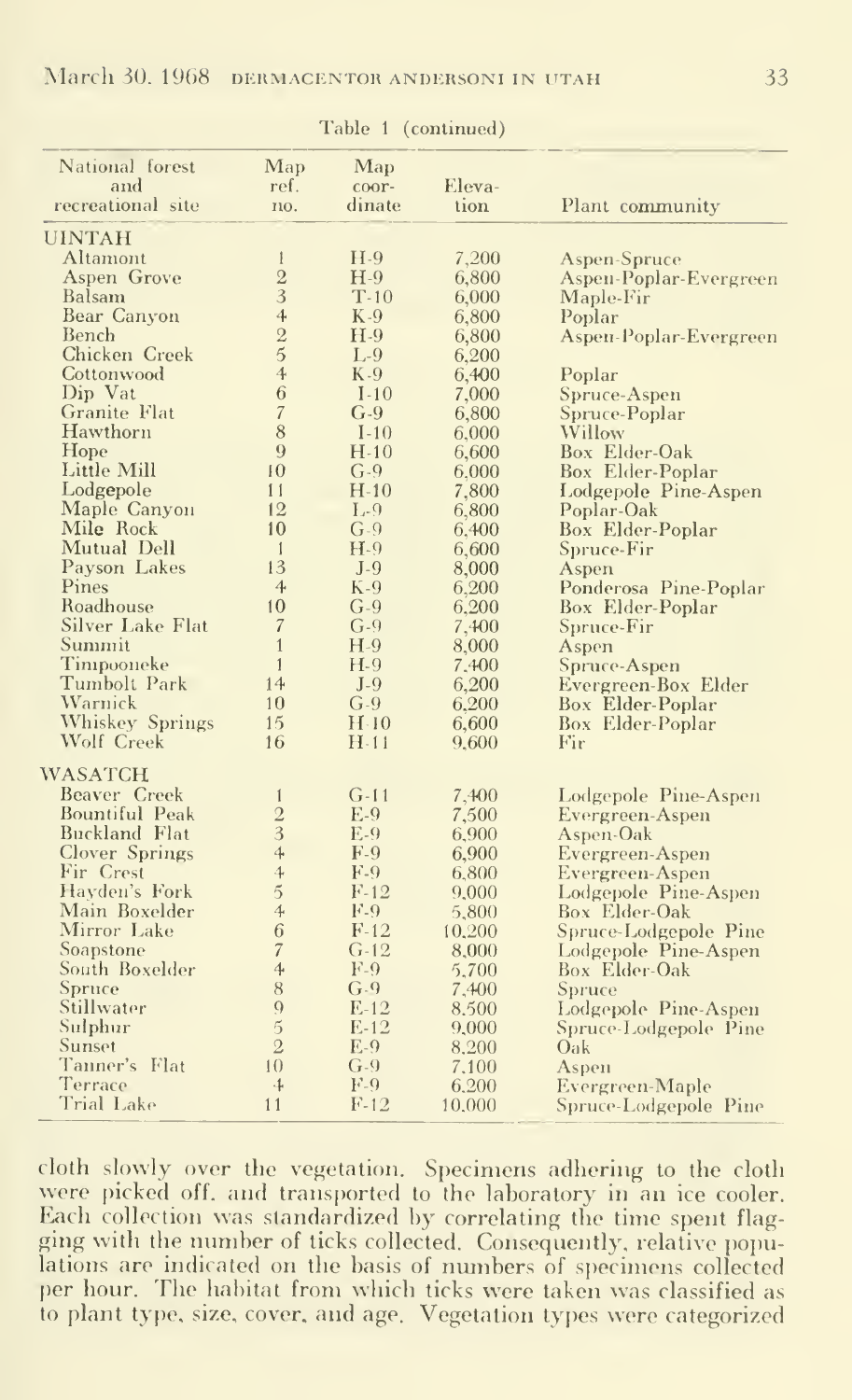as (1) grass, (2) grass and/or herbs, and (3) grass and/or herbs and short shrubs. The vegetation sizes were arbitrarily designated as  $(1)$  short, less than 6 inches,  $(2)$  medium, six to  $12$  inches, and (3) tall, 12 to 24 inches. Designations for the degree of vegetative cover were (1) scanty, less than  $25\%$  cover, (2) sparce,  $25\%$  to  $50\%$  cover, (3) medium thick,  $50\%$  to  $75\%$  cover, and (4) thick,  $75\%$  to  $100\%$  cover. The age of the vegetation was considered in the three categories of  $(1)$  young,  $(2)$  seed head stage, and  $(3)$  the drying or dry stage.

#### Results and Discussion

#### **DISTRIBUTION**

All the recreational sites from which *D. andersoni* adults were taken lie along the slopes of the Wasatch and Uintah Mountains, and in the Colorado Plateau country of southern Utah. Coffey (1953) noted a similar mountainous distribution for *D. andersoni*, but in other parts of the Great Basin this tick was uncommon.

Three hundred fifty-eight adult *D. andersoni* (135 males and 223 females) were collected in 115 attempts. The highest population was 60 per hour at Kents Lake in Fish Lake National Forest. The next highest were 52.5 at Manti Community in Manti-Lasal National Forest, and 52 several miles north of Payson Lakes in Uintah National Forest. Populations above 25 per hour were also observed in six other areas  $(\hat{T}$ able 2). The average collection rate for all attempted

| National forest          |           |                 | Population density |                 |  |  |
|--------------------------|-----------|-----------------|--------------------|-----------------|--|--|
| and<br>recreational site | Date      | Males           | Females            | Total           |  |  |
| <b>ASHLEY</b>            |           |                 |                    |                 |  |  |
| Moon Lake                | $16$ July | $\mathbf{0}$    | 1.7                | 1.7             |  |  |
| Uintah River             | $15$ July | $\overline{2}$  | $\Omega$           | $\overline{2}$  |  |  |
| <b>CACHE</b>             |           |                 |                    |                 |  |  |
| Friendship and Spring    | 7 July    | $\overline{4}$  | $4^{\circ}$        | 8               |  |  |
| Guinivah and Malibu      | 8 July    | $\mathbf{0}$    | 1.2                | $\frac{1.2}{3}$ |  |  |
| Wood Camp                | 8 July    | 3               | $\Omega$           |                 |  |  |
| <b>DIXIE</b>             |           |                 |                    |                 |  |  |
| Cedar Canyon             | 3 June    | $\overline{4}$  | 8                  | 12              |  |  |
| Pine Lake                | 3 June    | $\overline{0}$  | 2.4                | 2.4             |  |  |
| Red Canyon               | 3 June    | 3               | 3                  | 6               |  |  |
| Vermillion               | 3 June    | 12              | 24.3               | 46.3            |  |  |
| <b>FISH LAKE</b>         |           |                 |                    |                 |  |  |
| Bowery                   | 4 June    | 2.2             | 2.2                | 4.4             |  |  |
| Buckskin Charley and     |           |                 |                    |                 |  |  |
| Shingle Mill             | 2 June    | 6               | $\mathbf{0}$       | 6               |  |  |
| City Creek               | 2 June    | 24              | 21                 | 45              |  |  |
|                          | 28 July   | 1.7             | 8.6                | 10.3            |  |  |
| Fish Creek               | 2 June    | $4\overline{ }$ | 16                 | 20              |  |  |
| Kents Lake               | 2 June    | 26              | 34                 | 60              |  |  |

Table 2. Tick population density based on collection rates per hour for all collections. Areas where no ticks were found are omitted (see Table 1).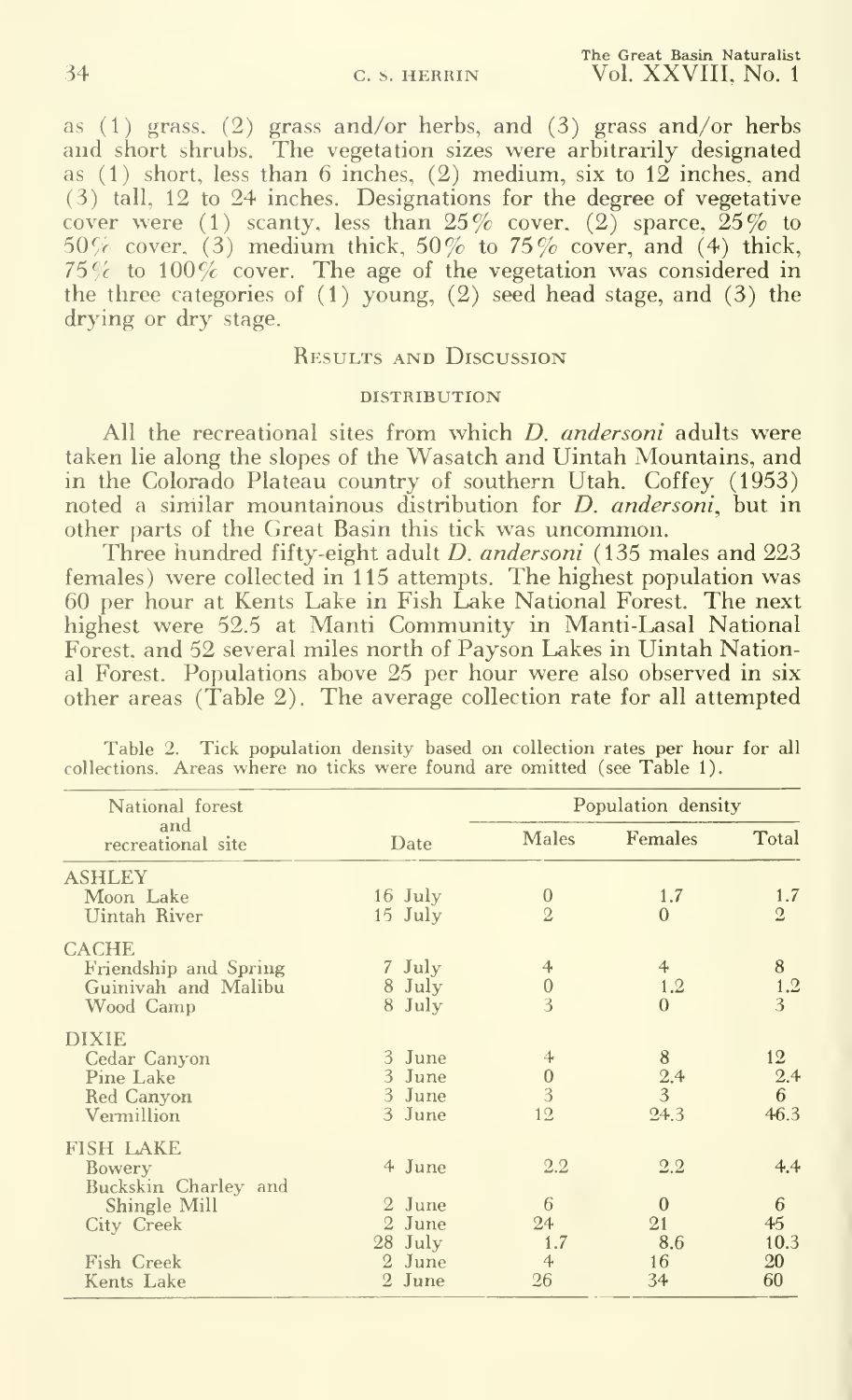| National forest<br>and                |                        | Population density               |                |                     |  |
|---------------------------------------|------------------------|----------------------------------|----------------|---------------------|--|
| recreational site                     | Date                   | <b>Males</b>                     | Females        | Total               |  |
| Mackinaw                              | 4 June                 | $\mathbf{0}$                     | 1.7            | 1.7                 |  |
| <b>Maple Grove</b>                    | 4 June                 | 5.3                              | 8              | 13.2                |  |
| Monrovian Park                        | 2 June                 | 10.3                             | 20.6           | 30.9                |  |
| Oak Creek                             | 2 June                 | $\overline{0}$                   | 7.5            | 7.5                 |  |
| Ponderosa                             | 2 June                 | 16.8                             | 24             | 40.8                |  |
| <b>MANTI-LASAL</b>                    |                        |                                  |                |                     |  |
| Lake Hill                             | $10$ July              | 1.7<br>22.5                      | 6.9            | 8.6                 |  |
| Manti Community<br>Pinchot            | $10$ July<br>$10$ July | 8                                | 30             | 52.5                |  |
| <b>UINTAH</b>                         |                        |                                  | 10             | 18                  |  |
| Altamont                              | 25 June                | 6                                | 12             | 18                  |  |
| Aspen Grove                           | 25 June                | 3                                | 7.5            | 10.5                |  |
|                                       | $23$ July              | 2.4                              | $\overline{0}$ | 2.4                 |  |
| Balsam                                | 6 May                  | $\sqrt{2}$                       | $\theta$       | $\sqrt{2}$          |  |
|                                       | $27$ May               | 4.4                              | 3.2            | 7.7                 |  |
|                                       | 23 July                | $\theta$                         | 1.7            | 1.7                 |  |
| Bear Canyon                           | 28 May                 | $\overline{0}$                   | 2.2            | 2.2                 |  |
| Bench                                 | 25 June                | $\overline{0}$                   | 12             | 12                  |  |
| Chicken Creek                         | 4 June                 | $\ddot{\mathcal{A}}$             | $\overline{0}$ | $\overline{4}$      |  |
| Cottonwood                            | 28 May                 | 4.8                              | 4.8            | 9.6                 |  |
| <b>Granite Flat</b>                   | 26 May                 | 5.3                              | 9.3            | 14.7                |  |
|                                       | 25 June                | 4.5                              | 3              | 7.5                 |  |
| Hawthorn<br>Little Mill               | $27$ May               | $\mathfrak{Z}$                   | 9              | 12                  |  |
|                                       | 26 May                 | 1.3                              | 5.3            | 6.6                 |  |
| Maple Canyon<br>Mile Rock and Warnick | 10 July                | $\overline{4}$<br>$\overline{4}$ | 4              | 8                   |  |
| Mutual Dell                           | 3 July<br>25 June      | $\, 8$                           | $\theta$<br>12 | $\ddot{\textbf{a}}$ |  |
| North of Payson Lakes                 | 28 May                 | 26                               | 26             | 20                  |  |
| Pines                                 | 6 May                  | 4                                | $\overline{0}$ | 52<br>4             |  |
|                                       | 28 May                 | 2.6                              | $\,8\,$        | 10.6                |  |
| Silver Lake Flat                      | 25 June                | 3                                | 12             | 15                  |  |
| Timpooneke                            | 25 June                | $\, 8$                           | 22             | 30                  |  |
|                                       | 23 July                | $\overline{2}$                   | $\overline{0}$ | $\,2$               |  |
| <b>Tumbolt Park</b>                   | $10$ July              | 4                                | $\overline{4}$ | $\, 8$              |  |
| Whiskey Springs                       | 10 June                | 8                                | 12             | 20                  |  |
| <b>WASATCH</b>                        |                        |                                  |                |                     |  |
| <b>Beaver Creek</b>                   | 14 July                | $\mathbf{0}$                     | 8              | 8                   |  |
| <b>Buckland Flat</b>                  | 16 June                | $\overline{0}$                   | 10.5           | 10.5                |  |
| Fir Crest and Clover Spring           | 8 July                 | 3                                | $\overline{0}$ | 3 <sup>1</sup>      |  |
| Soapstone                             | 22 August              | $\overline{0}$                   | 1.7            | 1.7                 |  |
| Sunset                                | $\overline{7}$<br>July | $\boldsymbol{0}$                 | 2.4            | 2.4                 |  |
| Tanner's Flat                         | 12 June                | $\overline{2}$                   | $\overline{2}$ | 4 <sup>1</sup>      |  |

Table 2 (continued)

collections was 6.8 per hour. The population density data presented in Table 2 indicate a considerable variation in tick populations at different sites. When ticks were collected in high numbers they were generally found concentrated in small areas. These variations probably are due to differences in biotic and abiotic factors present at different sites. Cooley (1932) indicated that the reason ticks are very abundant in one spot and not in another is that nymphal ticks are dropped and molt in a particular spot, and the new adults remain in this spot to wait for a passing host. However, Cooley (1932) and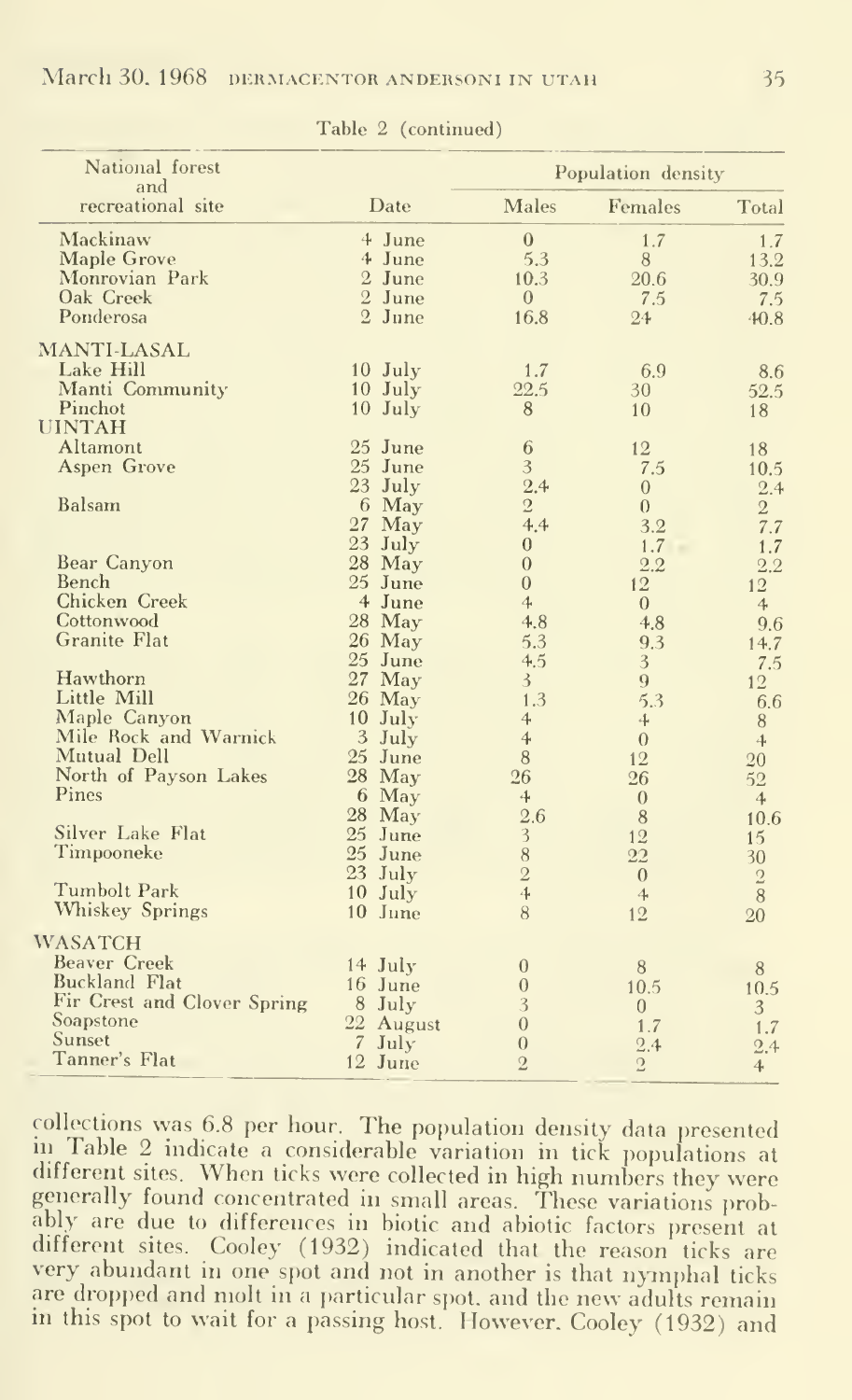Philip (1937) observed ticks to crawl "considerable" distances and become "moderately" concentrated along game trails and other areas where hosts are most likely to be encountered.

The state was arbitrarily divided latitudinally into three sections: (1) a south part consisting of the Dixie and Fish Lake National Forests; (2) a middle part consisting of the Manti-Lasal and Uintah National Forests; and (3) a north part consisting of the Ashley, Wasatch, and Cache National Forests (Figure 1). The average population densities in these sections were  $12.2$  per hour in the south section. 8.6 in the middle, and 1.6 in the north. Based on number of collections, Coffey (1953) and Beck (1955), however, showed the wood tick to be more abundant in the northern half of the state. Their records reveal that although almost twice as many adults were collected from the northern half than from the southern half of the state, the average number of specimens per collection was 4.0 in the northern half and 8.2 in the southern half. More collection attempts likely were made by them in northern than in southern areas; thus, more collections and consequently more ticks were recorded from northern Utah. Their records support the implications in this study that, where ticks are present, population densities are greater in the southern part of the state.

Highest populations were found between 6,500 and 7,500 feet elevation (Figure 2). No ticks were collected above 8,800 feet. The lower limit was not determined inasmuch as collections were made only as low as 5,500 feet in this study. This elevational distribution corresponds closely with that noted by other workers. Coffey (1954) recorded collections from elevations ranging between 6,000 and 8.000 feet and noted the lack of ticks on animals at 9.000 feet. Beck (1955) noted an abundance of ticks from elevations of 5,500 to 7,000 feet in the mountains surrounding Cedar Valley in Utah County, and in another area in central Utah from elevations of  $6,100$  to  $7,000$ feet. Ho (1962) indicated that the wood tick is usually found at ele vations above 6,000 feet.

Greater populations were found at higher elevations in southern than in northern Utah (Figure 2). The optimum elevations were 7,000 to 7,500 feet in southern areas and 6,500 to 7,000 feet in northern areas. This latitudinal difference in elevational distribution is also suggested by several notations in the literature. Bishopp (1911) reported the elevational range of D. andersoni to be  $500$  to 9,000 feet, but reaching its greatest numbers between 3,000 and 5,000 feet. His report dealt primarily with studies conducted in western Montana. Bishopp and King (1913) recorded the collection of ticks late in June at 7.200 feet in Colorado and at 5,500 to 6,500 feet early in July in western Montana. In their studies on Colorado tick fever in western Montana, Burgdorfer and Eklund (1959, 1960) collected wood ticks at elevations of 4,000, 5,000. 5,500, and 6,000 feet. In personal communication, Wilkinson (1954) stated that the Canada Department of Agriculture has records of collections from Baniff, Alberta at over 4,500 feet. Thus, the elevational distribution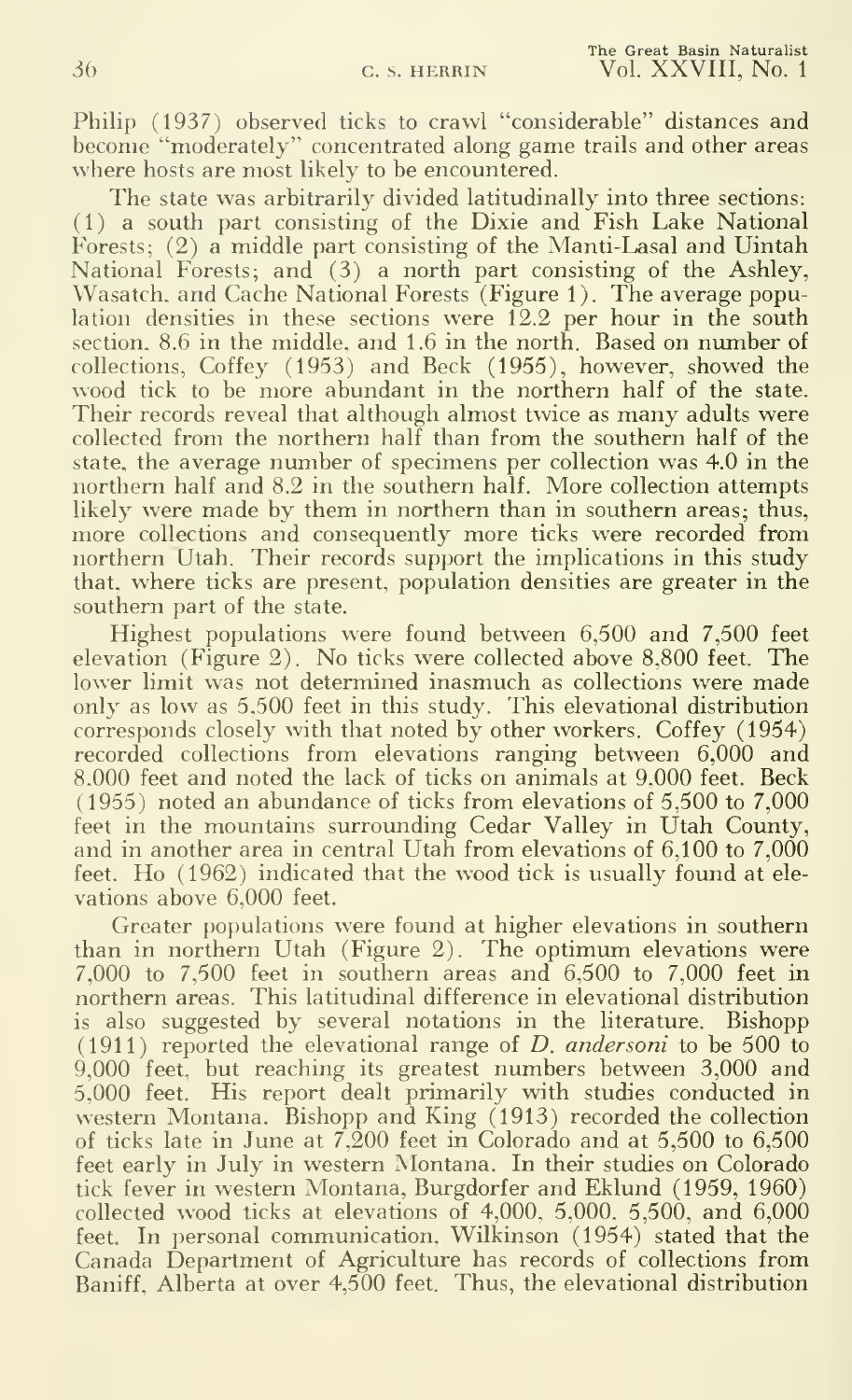

Fig. 2. Relative density of *D. andersoni* adults at various elevations in the southern (S) and northern (N) halves of Utah. Lined columns represent males, unlined columns females.

of the wood tick likely varies with the latitudinal distribution. The optimum elevation becoming lower as one progresses from the southern limits of the range toward the northern limits. Further studies at selected sites dealing specifically with elevational distribution are needed to determine the lower and upper limits of the elevational distribution of the wood tick in relation to latitude.

#### SEASONAL OCCURRENCE

First attempts to collect ticks were made the first week in May, but inclement weather prevented further attempts until the fourth week in May. Relatively constant surveys were made for the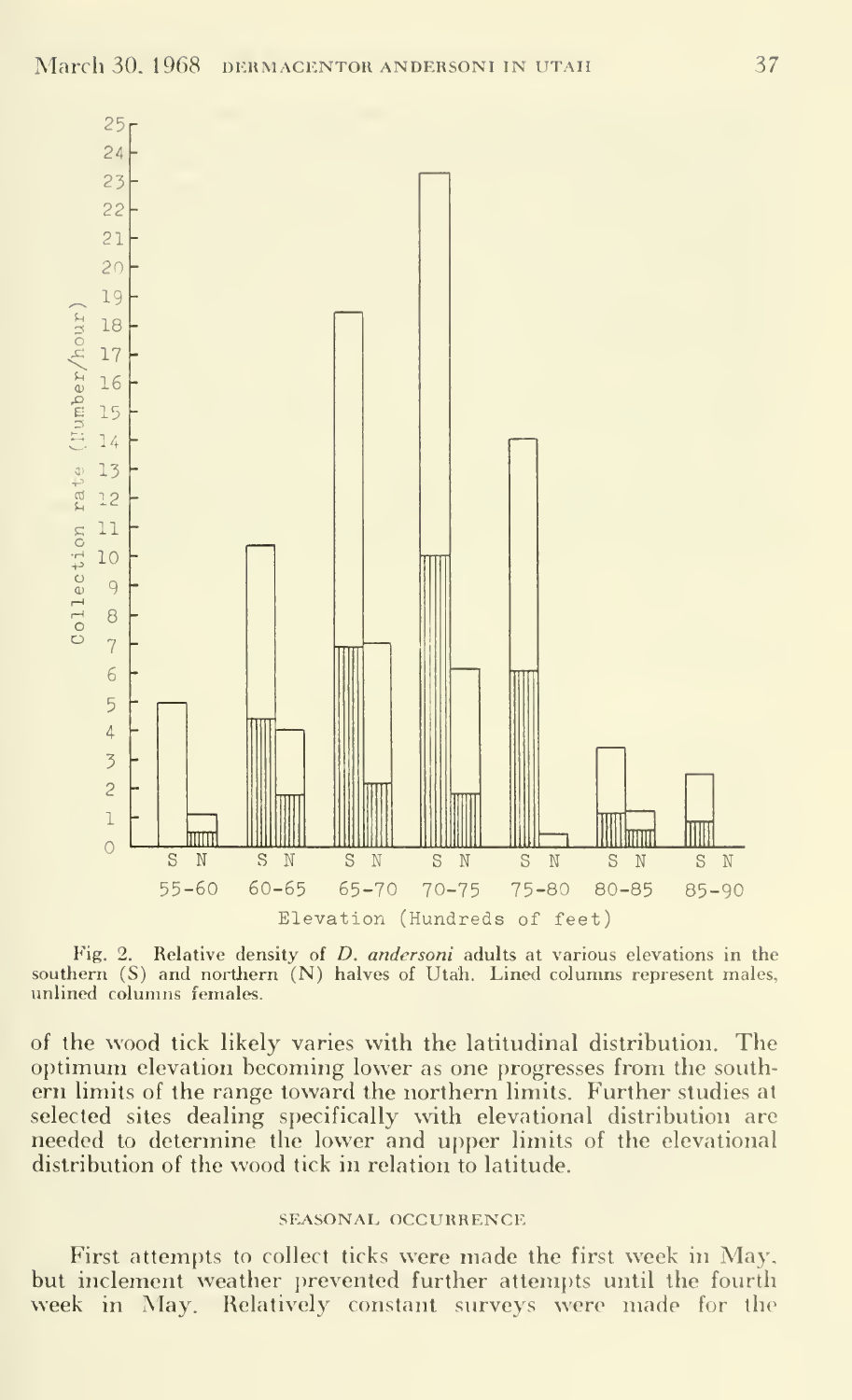remainder of the season. Thus, the earliest appearance of ticks in the spring was not determined, but the peak season was from the last week in May to the end of June (Figure 3). A sharp drop in activity occurred the first part of July, and the latest collection made was during the last week in August. Beck (1955) reported the earliest collections in Utah to be near the first of March with the peak season reached about the last week in April and the first week in May. Coffey's (1953) latest records were the first week in September. Analysis of other records in the Department of Zoology and Entomology at Brigham Young University showed the season to be from the first part of March to the first part of September with peak activity in May. Cooley (1932), Gregson (1951), and Beck (1955) indicated that the seasonal occurrence of tick populations in a given locality varies from year to year depending upon the current cli matic conditions. In western Montana the first appearance of adults is normally about the middle of March (Bishopp and King, 1913; Cooley, 1932; Philip, 1937). Philip (1937) determined the peak season to be within the two weeks of April <sup>11</sup> to 25. He found that the populations decreased progressively thereafter with a sudden



Fig. 3. Relative density of *D. andersoni* adults during May, June, July and August. Lined columns represent males, unlined columns females.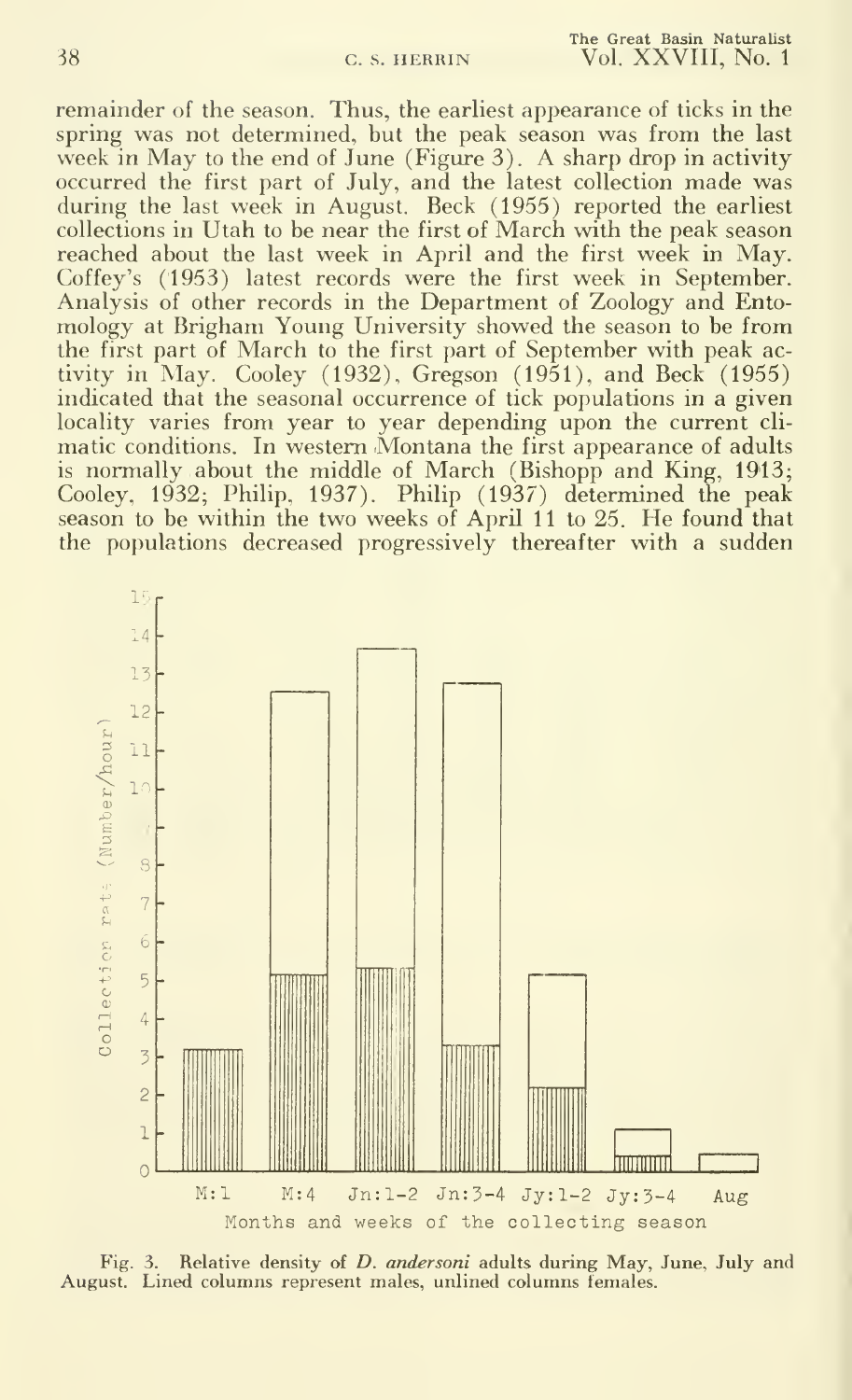drop in June and an almost complete disappearance by mid-July. Bishopp and Trembley (1945) reported occasional collections as late as September and October. In Canada, Brown (1944) observed the season to extend from April to August with the peak abundance in May. In British Columbia, Gregson (1951) reported the earliest collections to be the last of February to the first week in March, and the period of peak abundance the last of March to the middle of April with a sudden disappearance by the last of May. The season of greatest activity is later in Utah than in Montana and Canada, and the season in Montana is later than in Canada. The late spring during this study likely is the cause for the unusual lateness of the peak season which was later in southern than in northern Utah. However, further investigations into the seasonal activity at dif ferent latitudes are needed to determine the factors which influence such activity.

Seasonal activity early in the spring is correlated with the elevation. Tick populations were greater at lower elevations early in the season and at higher elevations later in the spring. Bishopp and King (1913) recorded the collection of a considerable number of ticks late in June in Colorado at 7,200 feet while finding none at 5,300 feet. They also noted a similar situation early in July in western Montana—ticks were numerous between  $5,500$  and  $6,500$  feet but few were found between 3,000 and 4,000 feet. Coffey (1953) observed this in his studies in Utah, as did Burgdorfer and Eklund (1959, 1960) in the studies in western Montana.

Throughout this study, except for the first few collections of the season, female ticks were more predominant than males (Figure 3). The overall sex ratio was two males to three females. Philip (1937) and Gregson (1951) noted that males are predominant early in the season and the females later, but with the overall sex ratio nearly equal. This unequal ratio of sexes in this study probably resulted from a lack of collections early in the season when the males were more abundant.

#### BIOTIC FACTORS RELATED TO POPULATION DENSITY

In this study the preferred habitats for ticks seeking a host were open, unshaded areas of short, scanty, young grass. Ticks were most abundant in areas with a mixture of grass and herbs at higher ele vations, and in grass at lower elevations. Population densities were greater in short vegetation at higher elevations and medium to tall vegetation at lower elevations. The same was evident for vegetative cover—greatest populations were found in scanty to sparse vegetation at higher elevations, and in thick vegetation at lower elevations. The grass does not grow tall and thick until later in the season at the time when populations of ticks begin to decrease. Consequently, the size and age of the vegetation is only an indication of seasonal oc currence. The reason for a greater abundance of ticks on scanty to sparse, short grass and herbs at higher elevations and on thick, taller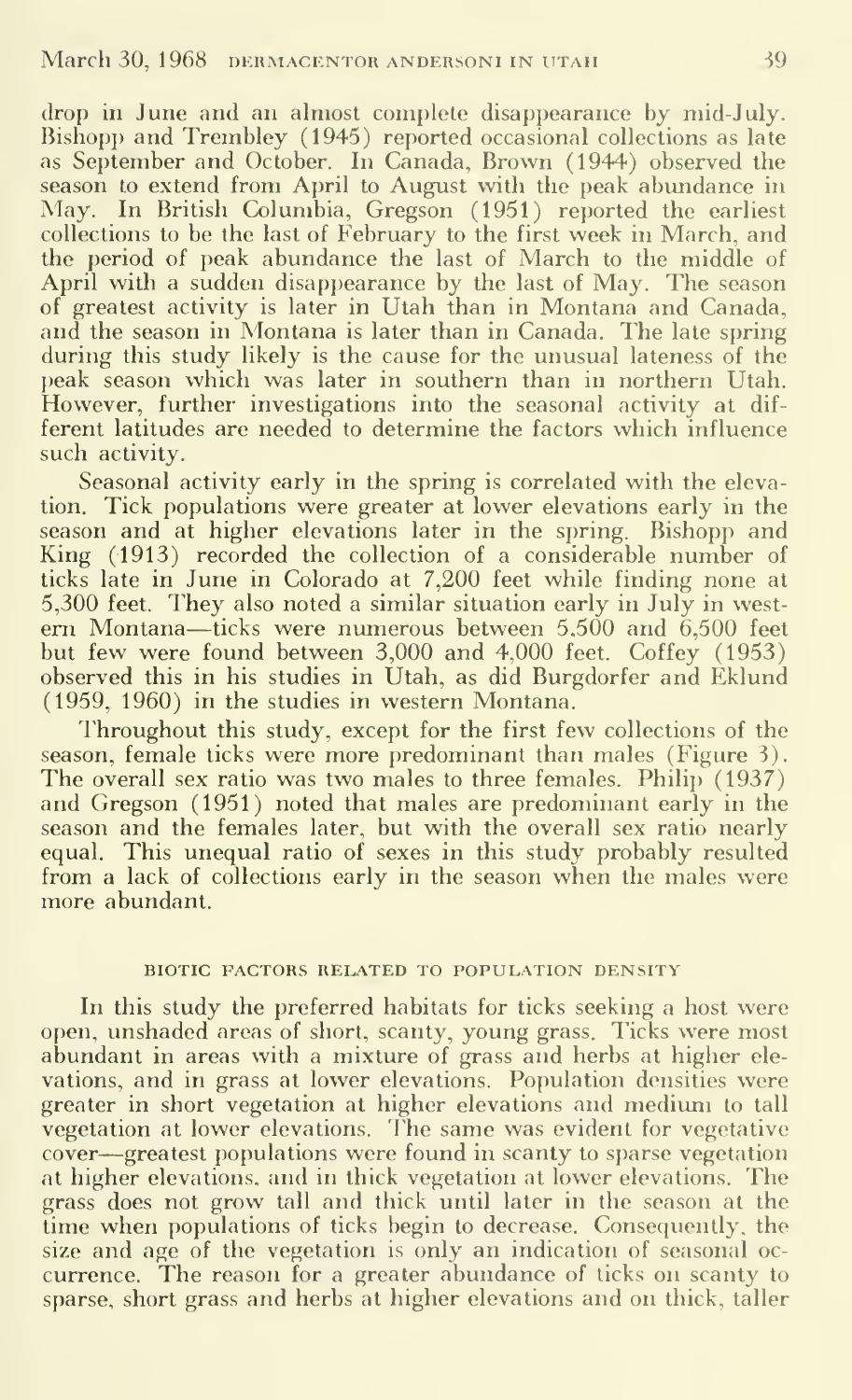grass at lower elevations probably is that these types of vegetation are more characteristic of the respective elevations, and not that the habits of the ticks differ. Cooley (1913, 1932) observed that adults ascended dead vegetation to await the passing of hosts, but indicated that they also will ascend living vegetation as well. Philip (1937) observed many ticks on dead grass and weed stems very early in the spring. However, it is doubtful that the ticks actually prefer dead over living vegetation. Ticks normally would be found on dead vegetation early in the spring before the new vegetative growth is tall enough to afford good waiting positions.

Bishopp (1911) and Cooley (1911, 1932) indicated that the population densities of wood ticks are greatly influenced by the availability of two general classes of hosts—small mammals on which immature stages feed, and large wild and domestic mammals on which the adults feed. Parker (1918), Cooley (1932), Brown (1944), and Gregson (1951, 1956) found ticks in all types of country where proper host animals were present. The types of hosts present were related to the type of vegetation available for sufficient food and cover. The type of vegetation in an area is dependent upon soil and climatic conditions, and other physical factors. Parker, Philip. Davis, and Cooley (1937) found the wood tick to be most abundant in localities where the vegetation was low and brushy with open areas. Gregson (1956) in Canada determined that the most favorable habitat was characterized by talus slopes backed by rocky bluffs where there was sufficient moisture to support vegetation. Beck (1955). Coffey (1953). and Ho (1962) in Utah listed hosts on which each of the stages feeds, and Coffey observed that tick populations were greater in areas where these hosts were most abundant. Wilkinson  $(1964)$  suggested that rodent hosts are probably more abundant in camp sites because of the refuse left by campers and picnickers. Such <sup>a</sup> concentration of hosts may account for the greater populations of ticks in some recreational sites.

#### ABIOTIC FACTORS RELATED TO POPULATION DENSITY AND ACTIVITY

The activity of ticks increased gradually throughout the day to a high point in the late afternoon. The collection day was divided into four three-hour periods—<sup>7</sup> a.m. to <sup>10</sup> a.m., <sup>10</sup> a.m. to <sup>1</sup> p.m., <sup>1</sup> p.m. to 4 p.m., and 4 p.m. to 7 p.m. The collection rates expressed in number per hour for the respective periods were: 4.4, 4.8, 6.5, and 13.4. Slight differences in daily activity at different elevations were noted in this study but probably are not significant. No seasonal change in daily activity was evident. Temperatures taken one foot from the ground at the time of each collection ranged from 12<sup>°</sup> to  $38^{\circ}$  C. There was no apparent optimum temperature range for tick activity even though the population densities were slightly higher at some temperatures. Although the average mean temperature in creases as the season progresses, this change apparently has little or no affect on tick activity.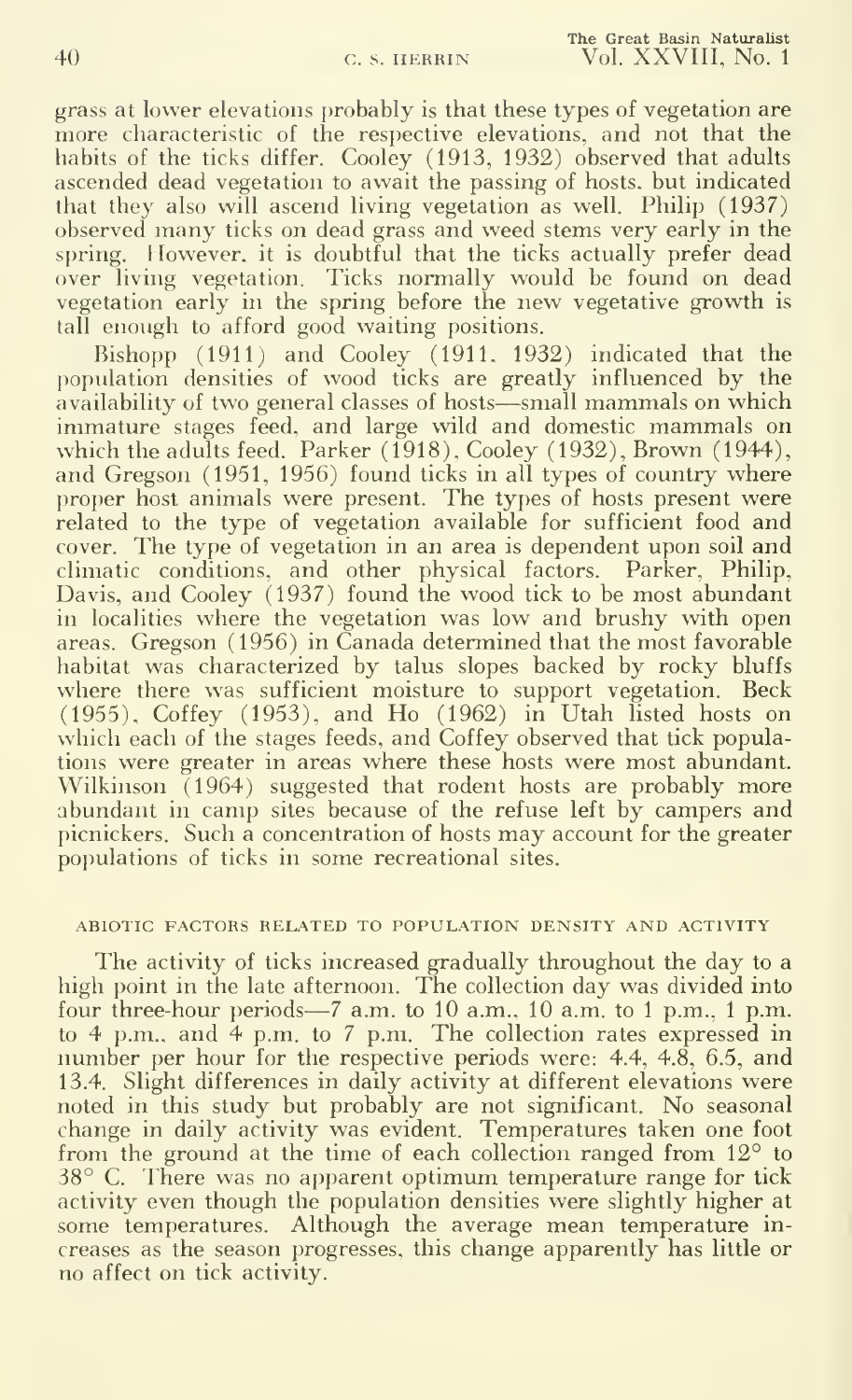Philip (1937) and Brown (1944) noted that ticks were nearly as active at night as during the middle of the day. Brown suggested that ticks should be just as active during the night as the day because it is at night that the host animals are the most active, and the drop in temperature might produce increased activity. Moderate temperature changes apparently have little effect on tick activity. Gregson (1951) failed to find any striking change in tick activity with fluctuations of temperature and humidity. He suggested that the disappearance of ticks later in the season is due to some form of diapause, the cause of which is unknown. Philip (1937) and Brown (1944) observed decreased tick activity during very hot, very cold, and stormy weather. They also noted that ticks did not seek shelter during ad verse weather but remained in <sup>a</sup> more or less inactive state on the vegetation. Bishopp and King (1913) found that tick activity in the spring begins within six to 12 days from the time when the daily mean temperature ranges between 3° and 6° C. for several consecutive days. They also suggested that dormancy is produced in the fall when temperatures range between  $9^{\circ}$  and  $12^{\circ}$  C. Mail (1942) determined the lethal temperature for wood ticks to be  $-10^{\circ}$  to  $-14^{\circ}$  C at the lower range and  $45^{\circ}$  to  $46.5^{\circ}$  C at the higher range. He also observed that ticks from regions of colder climate and longer winters<br>have a greater resistance to freezing than those from regions of warmer climate and shorter winters. If ticks in colder climates are more resistant to cold and less resistant to heat, it is expected that they would have an earlier season. This may partly explain why the seasonal occurrence in the northern ranges is earlier than in the southern ranges.

In the present study tick activity was slightly greater on partly cloudy to cloudy days than on clear occasions. Cooley (1913, 1932) observed that ticks were stimulated by an abrupt appearance of a shadow or change in light intensity, and suggested that ticks in nature are made aware of an animal by its shadow. As <sup>a</sup> cloud cuts off the sun light the ticks may be stimulated to activity in <sup>a</sup> manner similar to the shadow of an approaching animal.

Tick activity increased proportionately relative to an increase in wind velocity, although increased activity could not be related to very strong, gusty winds because the flag was blown from the vegetation and collecting operations were hampered. The average collec tion rates (expressed in number per hour) were as follows: still days. 5.3; breezy days. 7.5; and windy occasions, 11.2. Cooley (1913), experimenting with ticks in a cage, observed that activity He further suggested that ticks may be informed of the presence of a host by feeling its breath. These observations indicate that ticks are stimulated to activity either by air movement or an increased amount of carbon dioxide in the immediate environment. Thus, on breezy and windy occasions ticks may be stimulated to greater activity by the movement of air and vegetation which may be interpreted as being caused by an approaching animal.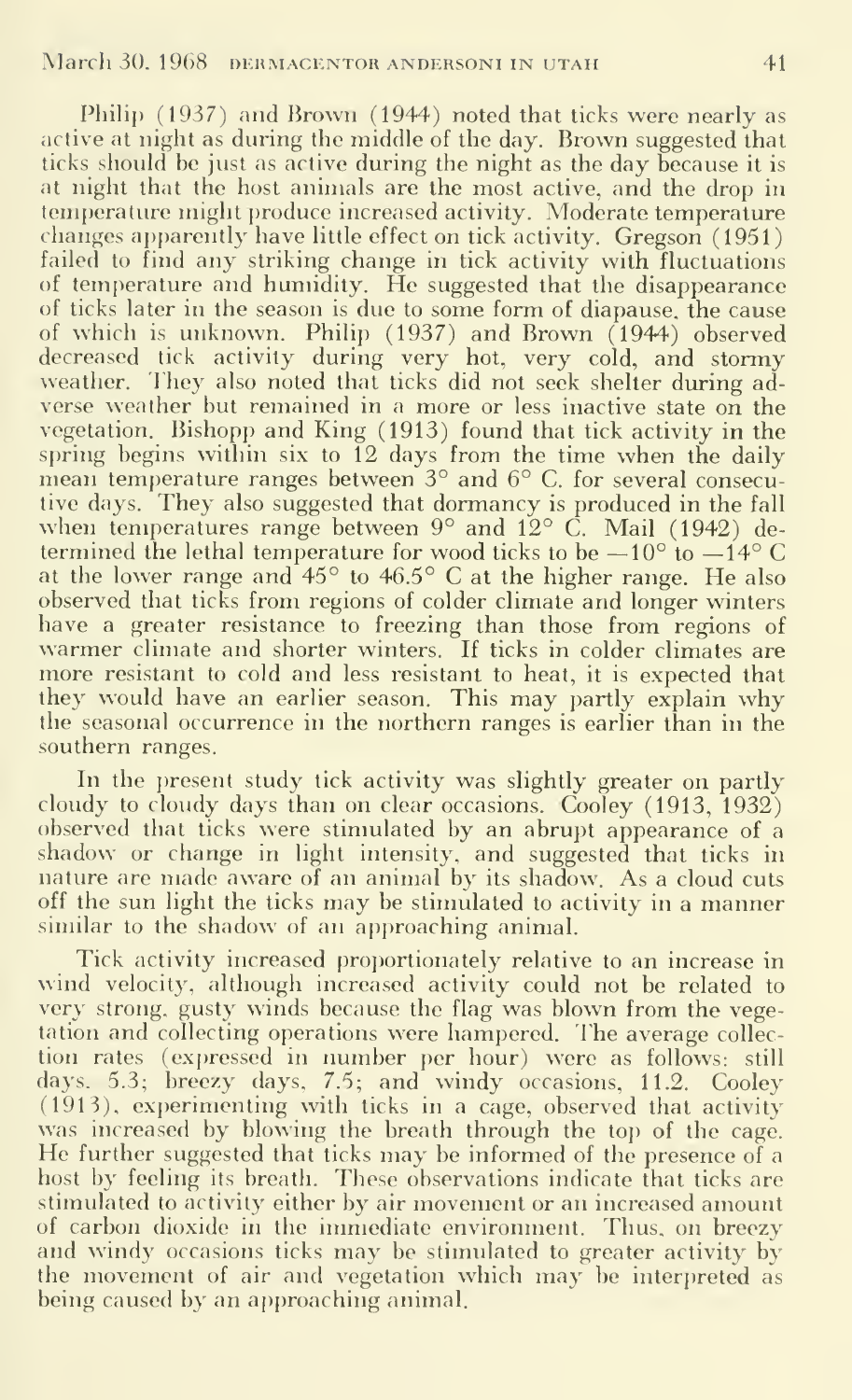#### **SUMMARY**

Three hundred fifty-eight adult *Dermacentor andersoni* (135 males and 223 females) were collected from 48 recreational sites during the spring and summer of 1964. The average collection rate (population density) for all collections was 6.8 per hour, but populations varied between sites. Populations were greater in the middle and southern parts of the state than in the northern. The greatest populations were at elevations between 6,000 and 8,000 feet with the upper limit iust under 9,000 feet. The elevational distribution varied with the latitude—greater populations were found at higher elevations in southern than in northern Utah. The season of peak abundance was between the last week of May and the last of June. Populations were greater at lower elevations early in the season and at higher elevations later in the spring. Male ticks were more abundant early in the season, whereas females predominated later. The preferred habitat was open, unshaded areas of short, scanty, young grass. Ticks were collected in greater numbers in the afternoon than in the morning. Temperatures between 12° and 38° C ap parently had little effect on tick activity. Activity was slightly great er on partly cloudy to cloudy days than on clear days, and increased proportionately relative to an increase in wind velocity.

Even with the present knowledge of *D. andersoni* in western North America, much yet remains to be learned about the biology and ecology of this important vector of Rocky Mountain spotted fever.

### LITERATURE CITED

- Banks, N. 1908. <sup>A</sup> revision of the Ixodoidea, or ticks of the United States, USDA, Bur. Entomol., Tech. Ser. No. 15.
- Beck, D E. 1955. Distributional studies of parasitic arthropods in Utah, de termined as actual and potential vectors of Rocky Mountain spotted fever and Plague, with notes on vector-host relationships. Brigham Young Univ. Sci. Bui., Biol. Ser., l(l):38-64.
- BisHOPP, F. C. 1911. The distribution of the Rocky Mountain spotted fever tick. USDA, Bur. Entomol., Circ. No. 136.
- BisHopp, F. C. AND W. V. King. 1913. Additional notes on the biology of the Rocky Mountain spottetl fever tick. J. Econ. Entomol., 6:200-211.
- BisHOPP, F. C. AND H. L. Trembley. 1945. Distribution and hosts of certain North American ticks. J. Parasitol., 31(1): 1-54.
- Brown, J. H. 1944. Spotted fever and other Albertan ticks. Canadian J. Res., Sect. D, Zool. Sci., 22:36-51.
- BURGDORFER, W. AND C. M. EKLUND. 1959. Studies on the ecology of Colorado tick fever virus in western Montana. Amer. J. Hyg., 69:127-137.
- Burgdorfer, W. And C. M. Ektund. 1960. Colorado tick fever. I. Further ecological studies in western Montana. J. Infect. Dis., 107:379-383.
- COFFEY, M. D. 1953. Some preliminary studies of Rocky Mountain spotted fever vectors in Utah. Unpublished Master's thesis. Department of Zoology and Entomology, Brigham Young University.
- COFFEY, M. D. 1954. A study of some Rocky Mountain spotted fever vectors and their hosts in Utah. Great Basin Nat., 14(1-2):31-37.
- Cooley, R. a. 1911. Tick control in relation to Rocky Mountain spotted fever. Montana Agr. Exp. Sta., Bui. 85.